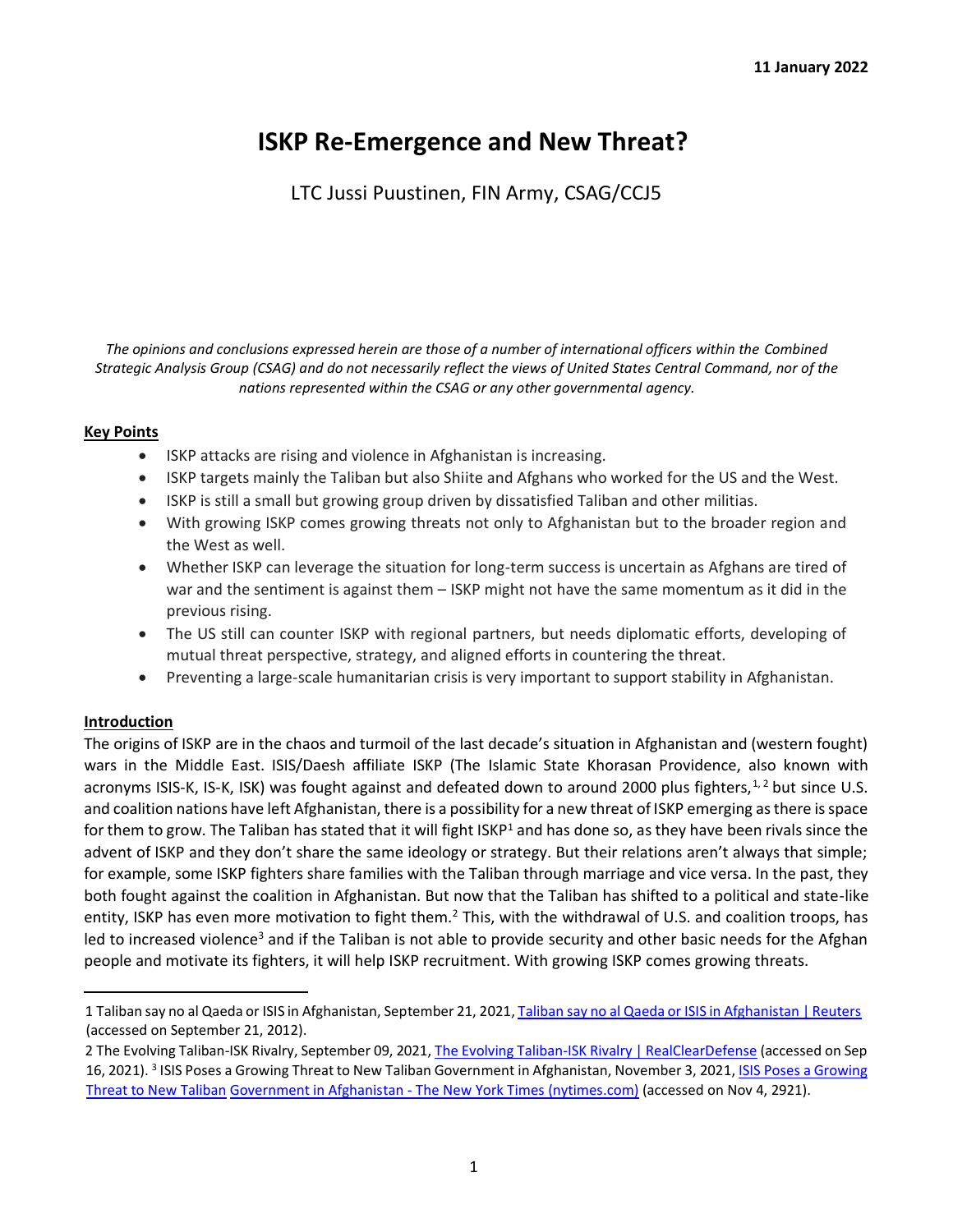#### **What are the effects of ISKP's rise to the region?**

ISKP rising and being more active brings more chaos and complicates a situation that is already unstable and susceptible. When it gains more power, it will not only target Taliban, but increasingly more Shiite – like the Hazara community – and Afghans who worked for the West, and it will also push for its strategic goals in achieving Islamic State in the historic Khorasan providence region and it has maintained its strategic interest to target the West as well.<sup>3</sup> We have seen that the increase of attacks started before the U.S. left Afghanistan, with 77 attacks during the first quarter of 2021 which is more than 3.5 times more than during the same period last year<sup>4</sup> - a sign of ISKP is taking advantage of the situation. More recently we have witnessed that ISKP bombings are not going away but still increasing.<sup>5</sup> With terrorism actions rising comes the threat of other terrorist groups or lone wolves seeking inspiration from ISKP success not just in Afghanistan but through the globe. In Afghanistan, smaller groups might seek success by joining hands with ISKP. Al-Qaeda could also take advantage of the dynamic situation more rapidly than previously assessed.<sup>6</sup> Thus, with its strategic goals, increasing violence and growing strength ISKP poses a threat not only within Afghanistan but directly to neighboring countries and the broader region.

#### **Re-emergence?**

ISKP is still a relatively small group although their strength grew relatively when the Taliban released an estimated thousand or more ISKP members from prisons in their surge towards Kabul.<sup>7</sup> The Taliban is said to be around 75,000 – 100,000-strong, so ISKP still needs to multiply its strength to defeat the Taliban. Even with its current strength, ISKP can disrupt effectively. That is enough to hinder the Taliban from governing peacefully which results in unrest to the broader region.

ISKP aims to establish a caliphate of an Islamic state around the historical Khorasan providence which expands over the area of Central and South Asia and the Middle East. Its strategic enemies are the Western world and Taliban, they have stated that Shias are to be targeted everywhere, $8$  and as countries in the region have fought against them, ISKP feels them as enemies as well. Taliban is just their current enemy Nº 1.

<sup>3</sup> US officials fear al-Qaeda threat after fall of Kabul to Taliban, September 21, 202[1, US officials fear al-Qaeda threat after](https://www.aljazeera.com/news/2021/9/21/us-officials-fear-al-qaeda-threat-after-fall-of-kabul-to-taliban)  [fall of Kabul to Taliban | Al-Qaeda News | Al Jazeera](https://www.aljazeera.com/news/2021/9/21/us-officials-fear-al-qaeda-threat-after-fall-of-kabul-to-taliban) [\(a](https://www.aljazeera.com/news/2021/9/21/us-officials-fear-al-qaeda-threat-after-fall-of-kabul-to-taliban)ccessed on Sep 22, 2021).

<sup>4</sup> What Does IS-K's Resurgence Mean for Afghanistan and Beyond?, September 21, 202[1, What Does IS-](https://www.usip.org/publications/2021/09/what-does-ks-resurgence-mean-afghanistan-and-beyond)K's Resurgence Mean [for Afghanistan and Beyond? | United States Institute of Peace \(usip.org\)](https://www.usip.org/publications/2021/09/what-does-ks-resurgence-mean-afghanistan-and-beyond) [\(a](https://www.usip.org/publications/2021/09/what-does-ks-resurgence-mean-afghanistan-and-beyond)ccessed on Sep 22, 2021).

<sup>5</sup> ISIS Poses a Growing Threat to New Taliban Government in Afghanistan, November 3, 202[1, ISIS Poses a Growing Threat](https://www.nytimes.com/2021/11/03/world/asia/isis-afghanistan-taliban.html)  [to New Taliban](https://www.nytimes.com/2021/11/03/world/asia/isis-afghanistan-taliban.html) [Government in Afghanistan -](https://www.nytimes.com/2021/11/03/world/asia/isis-afghanistan-taliban.html) [The New York Times \(nytimes.com\)](https://www.nytimes.com/2021/11/03/world/asia/isis-afghanistan-taliban.html) [\(a](https://www.nytimes.com/2021/11/03/world/asia/isis-afghanistan-taliban.html)ccessed on Nov 4, 2921).

<sup>6</sup> US officials fear al-Qaeda threat after fall of Kabul to Taliban, September 21, 202[1, US officials fear al-Qaeda threat after](https://www.aljazeera.com/news/2021/9/21/us-officials-fear-al-qaeda-threat-after-fall-of-kabul-to-taliban)  [fall of Kabul to Taliban | Al-Qaeda News | Al Jazeera](https://www.aljazeera.com/news/2021/9/21/us-officials-fear-al-qaeda-threat-after-fall-of-kabul-to-taliban) [\(a](https://www.aljazeera.com/news/2021/9/21/us-officials-fear-al-qaeda-threat-after-fall-of-kabul-to-taliban)ccessed on Sep 22, 2021).

<sup>7</sup> Pentagon: 'Thousands' of ISIS-K Combatants Released by Taliban, August 8, 202[1,](https://www.msn.com/en-us/news/world/pentagon-thousands-of-isis-k-combatants-released-by-taliban/ar-AANP475) [Pentagon: 'Thousands' of ISIS](https://www.msn.com/en-us/news/world/pentagon-thousands-of-isis-k-combatants-released-by-taliban/ar-AANP475)[-K](https://www.msn.com/en-us/news/world/pentagon-thousands-of-isis-k-combatants-released-by-taliban/ar-AANP475)  [Combatants Released by Taliban \(msn.com\)](https://www.msn.com/en-us/news/world/pentagon-thousands-of-isis-k-combatants-released-by-taliban/ar-AANP475) [\(a](https://www.msn.com/en-us/news/world/pentagon-thousands-of-isis-k-combatants-released-by-taliban/ar-AANP475)ccessed on Sep 23, 2021).

<sup>8</sup> ISIS warns Shia Muslims to be targeted everywhere, October 17, 202[1, ISIS warns Shia Muslims to be targeted everywhere](http://www.catchnews.com/world/isis-warns-shia-muslims-to-be-targeted-everywhere-224819.html)  [| Catch News](http://www.catchnews.com/world/isis-warns-shia-muslims-to-be-targeted-everywhere-224819.html) [\(a](http://www.catchnews.com/world/isis-warns-shia-muslims-to-be-targeted-everywhere-224819.html)ccessed on Oct 19, 2021).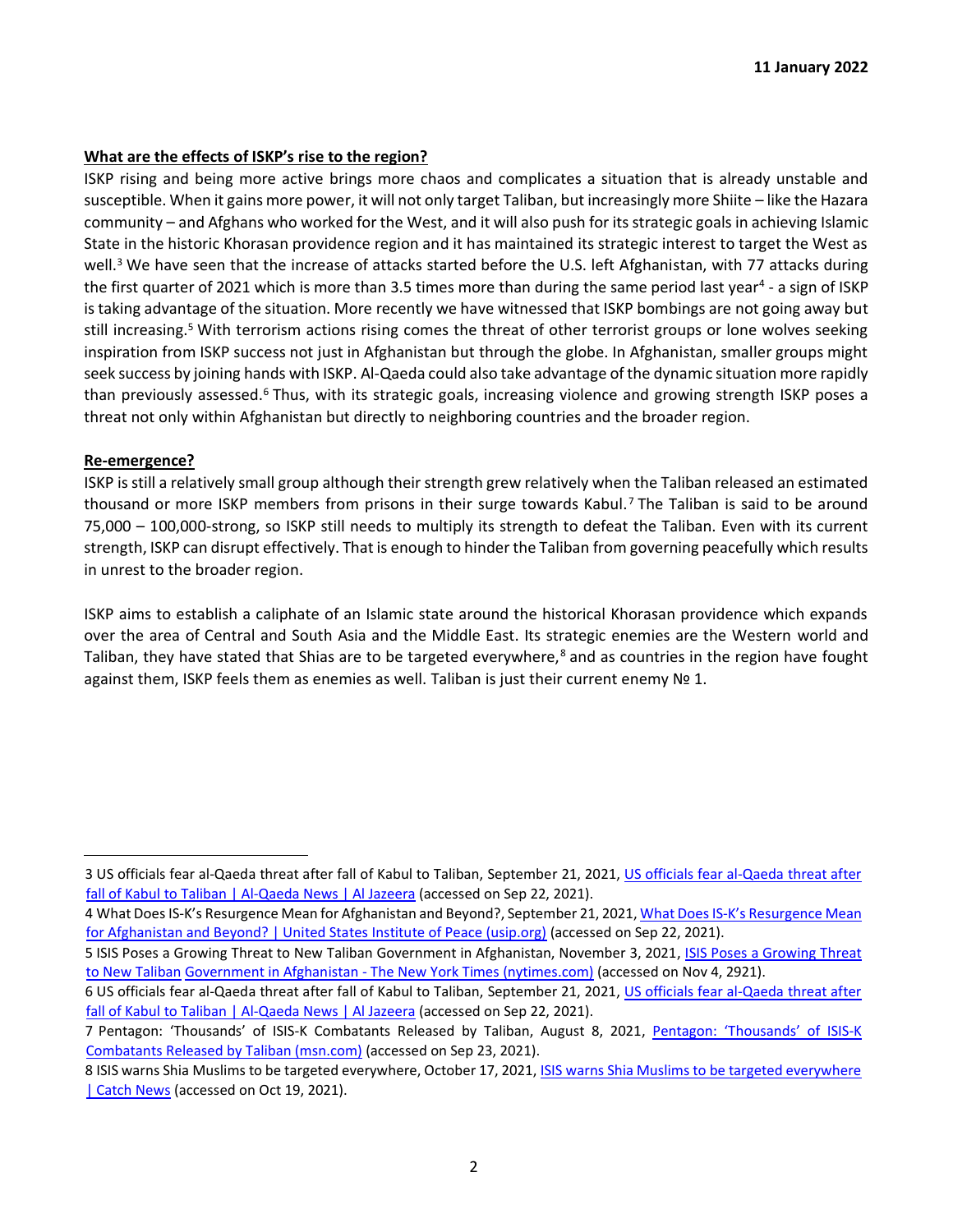ISKP draws its strength from a mix of local expertise of both its fighters and leaders<sup>9</sup> and its ability to use the internet and social media very effectively.<sup>10</sup> Although ISKP does not hold land from where it could project its efforts, it has maintained an active presence on social media and managed to keep its communications coherent and aligned.<sup>11</sup>

ISKP, like all radical terrorist groups, seeks to exploit the young who are angry, excluded, disgruntled, and have had very little or nothing to look for in the future. In addition to the current situation, there is a long history that ISKP can exploit. Before ISKP was born many people, especially in the countryside, were already against Americans because of the War on Terror and drone strikes and leaned towards the Taliban because of the anger felt about the actions of war.<sup>12</sup> It is widely said that these actions eventually caused many people not only to join the Taliban, but laid ground for ISKP recruitment as well. While some studies oppose this,<sup>13</sup> one can be quite sure that ongoing drone strikes with so many civilian casualties<sup>14</sup> are a self-sustaining cycle that seeds more fighters to target.

There are many people with few opportunities or resources in Afghanistan and ISKP offers them a way to channel their anger, but also a feeling of inclusion and for many some of their basic needs. The Taliban does the same but now that its war adventures are mainly over it may not be as appealing as it was. Some Taliban fighters have been fighting a war for 20 years, and now they should be able to stop fighting and conduct mundane security tasks instead. There are already many of them, who have said they missed their opportunity to become martyrs,<sup>15</sup> and for some their new role is too moderate.<sup>17</sup> It seems that ISKP is still luring some volunteers. With the discontent of the Taliban growing, many of the disgruntled militants are joining ISKP<sup>16</sup>. But now that there is a fragile peace after decades of war in Afghanistan, is there still soil enough for the ISKP to grow? After decades of war, people want peace and not everyone is unsatisfied with Taliban rule. Afghans are not fond of foreign rulers despite the progress in areas such as women's rights due to U.S. and NATO influence. As many Taliban are deflecting to ISKP ranks this is not the sentiment shared among the people. As of now, ISKP cannot grow without external support like other militias. So far, events do not indicate militias are joining ISKP, at least not in significant amounts.

<sup>9</sup> What is ISIS-K? Two terrorism experts on the group behind the deadly Kabul airport attack and its rivalry with the Taliban, August 26, updated August 27, 202[1, What is ISIS-K? Two terrorism experts on the group behind the deadly Kabul airport](https://theconversation.com/what-is-isis-k-two-terrorism-experts-on-the-group-behind-the-deadly-kabul-airport-attack-and-its-rivalry-with-the-taliban-166873)  [attack and its rivalry with the Taliban \(theconversation.com\)](https://theconversation.com/what-is-isis-k-two-terrorism-experts-on-the-group-behind-the-deadly-kabul-airport-attack-and-its-rivalry-with-the-taliban-166873) [\(a](https://theconversation.com/what-is-isis-k-two-terrorism-experts-on-the-group-behind-the-deadly-kabul-airport-attack-and-its-rivalry-with-the-taliban-166873)ccessed on Sep 16, 2021).

<sup>10</sup> Islamic State-Khorasan's Reach Extends Far Beyond Afghanistan, September 9, 2021[, Islamic State-](https://foreignpolicy.com/2021/09/09/islamic-state-khorasan-afghanistan-pakistan-central-asia-online-extremism-terrorism/)[Khorasan's Social](https://foreignpolicy.com/2021/09/09/islamic-state-khorasan-afghanistan-pakistan-central-asia-online-extremism-terrorism/)  [Media Presence Extends Across South and Central Asia \(foreignpolicy.com\)](https://foreignpolicy.com/2021/09/09/islamic-state-khorasan-afghanistan-pakistan-central-asia-online-extremism-terrorism/) [\(a](https://foreignpolicy.com/2021/09/09/islamic-state-khorasan-afghanistan-pakistan-central-asia-online-extremism-terrorism/)ccessed on Sep 16, 2021).

<sup>11</sup> The Cloud Caliphate: Archiving the Islamic State in Real-Time, May 13, 202[1, The Cloud Caliphate: Archiving the Islamic](https://ctc.usma.edu/the-cloud-caliphate-archiving-the-islamic-state-in-real-time/)  [State in RealTime](https://ctc.usma.edu/the-cloud-caliphate-archiving-the-islamic-state-in-real-time/) [–](https://ctc.usma.edu/the-cloud-caliphate-archiving-the-islamic-state-in-real-time/) [Combating Terrorism Center at West Point \(usma.edu\)](https://ctc.usma.edu/the-cloud-caliphate-archiving-the-islamic-state-in-real-time/) [\(a](https://ctc.usma.edu/the-cloud-caliphate-archiving-the-islamic-state-in-real-time/)ccessed on Sep 16, 2021).

<sup>12</sup> The Writing Was on the Wall in Afghanistan Years Ago, September 11, 2021 In Afghan Countryside, War Had Turned [People Toward Taliban \(revealnews.org\)](https://revealnews.org/article/the-writing-was-on-the-wall-in-afghanistan-years-ago/) [\(a](https://revealnews.org/article/the-writing-was-on-the-wall-in-afghanistan-years-ago/)ccessed on Sep 21, 2021).

<sup>13</sup> Do U.S. Drone Strikes Cause Blowback? Evidence from Pakistan and Beyond, May 1, 201[8, Do U.S. Drone Strikes Cause](https://direct.mit.edu/isec/article/42/4/47/12192/Do-U-S-Drone-Strikes-Cause-Blowback-Evidence-from)  [Blowback?](https://direct.mit.edu/isec/article/42/4/47/12192/Do-U-S-Drone-Strikes-Cause-Blowback-Evidence-from) 

[Evidence from Pakistan and Beyond | International Security | MIT Press](https://direct.mit.edu/isec/article/42/4/47/12192/Do-U-S-Drone-Strikes-Cause-Blowback-Evidence-from) [\(a](https://direct.mit.edu/isec/article/42/4/47/12192/Do-U-S-Drone-Strikes-Cause-Blowback-Evidence-from)ccessed on Sep 21, 2021).

<sup>14</sup> Afghanistan: Nearly 1,600 child casualties in the past five years, May 7, 202[1, Afghanistan: Nearly 1,600 child casualties](https://www.aljazeera.com/news/2021/5/7/afghanistan-nearly-1600-children-killed-in-the-past-five-years?_sc_token=v2%253AcHeeEXRRAxrgRL5ib_FgsB3_iHdpxHVOfM8jJmoeybpu1LbSir4-XsPfobjbJ40ES-8qR1N1yur4e4WEOaMQ2A7vB-XnC4Nj84akia6zlvtcRteFKEFafZSZQL2luhMmv7FvfKpX5_xix5hSV4-3dTLKtimrDfo2gEfZc3_4f5yX4eMumy3-MO8HNbx6OKXA)  [in the past five years | Conflict News | Al Jazeera](https://www.aljazeera.com/news/2021/5/7/afghanistan-nearly-1600-children-killed-in-the-past-five-years?_sc_token=v2%253AcHeeEXRRAxrgRL5ib_FgsB3_iHdpxHVOfM8jJmoeybpu1LbSir4-XsPfobjbJ40ES-8qR1N1yur4e4WEOaMQ2A7vB-XnC4Nj84akia6zlvtcRteFKEFafZSZQL2luhMmv7FvfKpX5_xix5hSV4-3dTLKtimrDfo2gEfZc3_4f5yX4eMumy3-MO8HNbx6OKXA) [\(a](https://www.aljazeera.com/news/2021/5/7/afghanistan-nearly-1600-children-killed-in-the-past-five-years?_sc_token=v2%253AcHeeEXRRAxrgRL5ib_FgsB3_iHdpxHVOfM8jJmoeybpu1LbSir4-XsPfobjbJ40ES-8qR1N1yur4e4WEOaMQ2A7vB-XnC4Nj84akia6zlvtcRteFKEFafZSZQL2luhMmv7FvfKpX5_xix5hSV4-3dTLKtimrDfo2gEfZc3_4f5yX4eMumy3-MO8HNbx6OKXA)ccessed on Sep 21, 2021).

<sup>15</sup> After 20 years of waging religious guerrilla warfare, Taliban fighters in Kabul say they miss the battle, September 19, 2021, [Taliban fighters in Kabul say they miss the war. Can they become a more moderate force? -](https://www.washingtonpost.com/world/2021/09/19/afghanistan-taliban-fighters/) [The Washington Post](https://www.washingtonpost.com/world/2021/09/19/afghanistan-taliban-fighters/) [\(a](https://www.washingtonpost.com/world/2021/09/19/afghanistan-taliban-fighters/)ccessed on Sep 22, 2021). <sup>17</sup> ISIS-K growing in power as Taliban civil war forces fanatics to 'switch sides' fuelling fears of mass terror attacks, September 22, 2021, [ISIS-K](https://wtokensw.com/world-news/isis-k-growing-in-power-as-taliban-civil-war-forces-fanatics-to-switch-sides-fuelling-fears-of-mass-terror-attacks/) growing in power as Taliban [civil war forces fanatics to 'switch sides'](https://wtokensw.com/world-news/isis-k-growing-in-power-as-taliban-civil-war-forces-fanatics-to-switch-sides-fuelling-fears-of-mass-terror-attacks/)  [fuelling fears of mass terror attacks -](https://wtokensw.com/world-news/isis-k-growing-in-power-as-taliban-civil-war-forces-fanatics-to-switch-sides-fuelling-fears-of-mass-terror-attacks/) [Wild Tokens World \(wtokensw.com\)](https://wtokensw.com/world-news/isis-k-growing-in-power-as-taliban-civil-war-forces-fanatics-to-switch-sides-fuelling-fears-of-mass-terror-attacks/) [\(a](https://wtokensw.com/world-news/isis-k-growing-in-power-as-taliban-civil-war-forces-fanatics-to-switch-sides-fuelling-fears-of-mass-terror-attacks/)ccessed on Sep 23, 2021).

<sup>16</sup> Taliban rule in Afghanistan 'driving jihadists to join Isis‑K', September 21, 2021[,](https://www.thetimes.co.uk/article/taliban-rule-in-afghanistan-driving-jihadists-to-join-isis-k-w5w7n8vw0) [Taliban rule in Afghanistan 'driving](https://www.thetimes.co.uk/article/taliban-rule-in-afghanistan-driving-jihadists-to-join-isis-k-w5w7n8vw0)  [jihadists to join Isis-](https://www.thetimes.co.uk/article/taliban-rule-in-afghanistan-driving-jihadists-to-join-isis-k-w5w7n8vw0)[K' | World | The Times](https://www.thetimes.co.uk/article/taliban-rule-in-afghanistan-driving-jihadists-to-join-isis-k-w5w7n8vw0) [\(a](https://www.thetimes.co.uk/article/taliban-rule-in-afghanistan-driving-jihadists-to-join-isis-k-w5w7n8vw0)ccessed on Sep 22, 2021).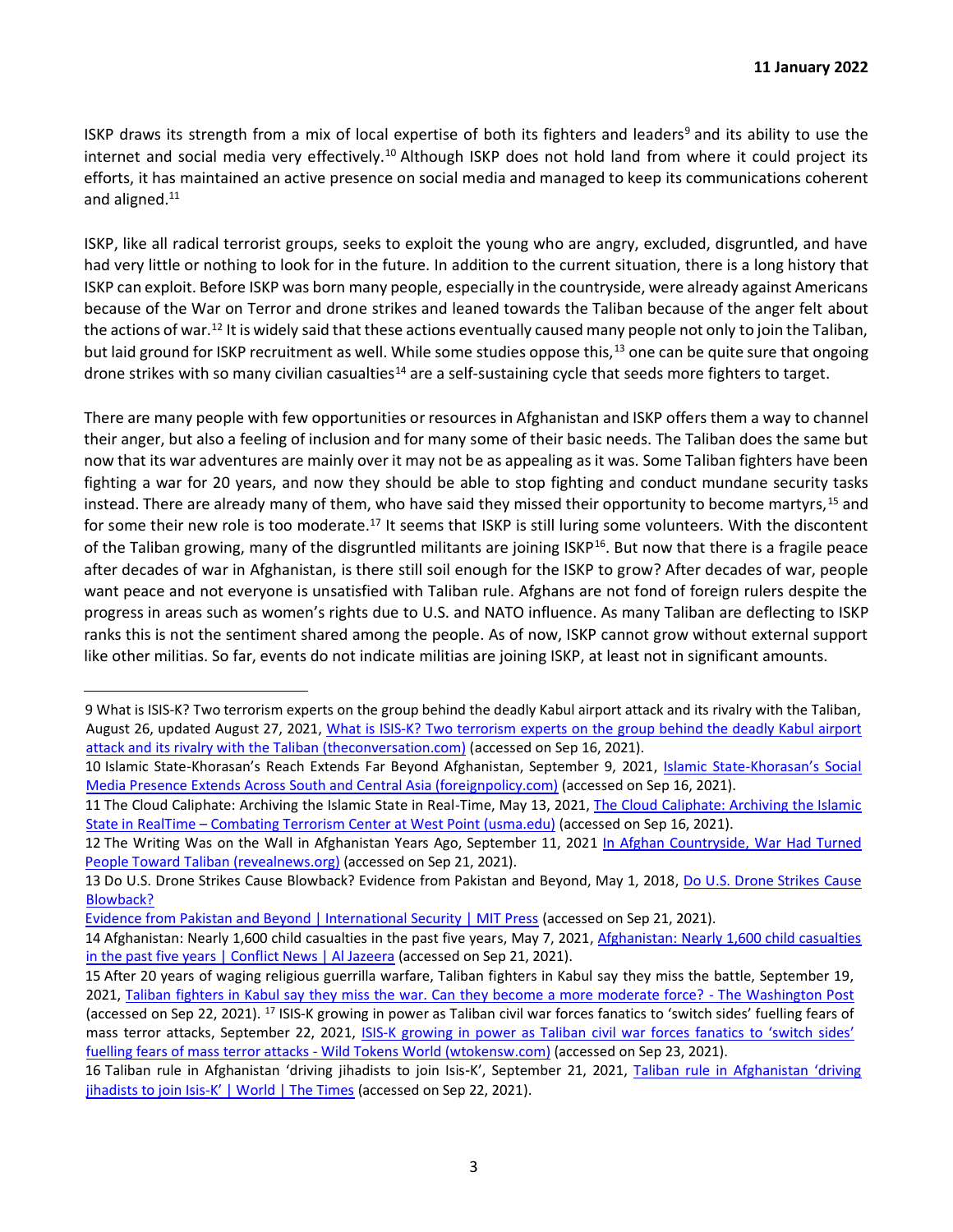With the Taliban in power, ISKP's growth will be in relation to the Taliban actions and its success. This mainy depends on the Taliban's ability to sustain security, restraining its fighters from killings and violence<sup>17</sup> against common Afghans, and curb corruption. An inclusive and effective government would reduce space for ISKP.

ISKP appears to be growing through new militia recruits. If that continues, ISKP will need to raise new funding. ISKP has used cryptocurrency and it has previously allowed them some resilience. Their means for funding include "local donations, taxation, extortion, and some financial support from ISIS-core."<sup>18</sup> The UN security council in June said that ISKP's funding from Daesh has dried up, $19$  but this could change if the parent

organization feels its affiliate has a real chance of growing. ISKP local support is currently not sufficient and the Taliban controlling the country reduces many of ISKP's opportunities in funding, like taxation and natural resources.<sup>20</sup> But ISKP has fought the Taliban for economic interests before and will continue to do so. ISKP likely doesn't have sufficient funding but there aren't many signs of it and how it might change.

## **Possible ways to counter ISKP without US presence in Afghanistan**

ISKP's center of gravity is not just its ideology of extreme interpretation of Islam, but also its efficient and skillful use of the internet and social media in spreading the narrative. ISKP uses the internet and social media in such a way that it makes its narrative widely resonating and appealing. Surely it has its supporters locally even without social media amplifiers, but it cannot gain larger support without it. In addition to influencing and recruiting, ISKP also depends on the internet to plan, organize, and coordinate its actions.<sup>21</sup>

Because of the importance of the internet and social media, it is paramount to try to cut ISKP's possibilities to leverage the amplifying effects of social media and to counter and compete with narratives. Countering its social media presence is difficult but important, as well as cutting off the use of cloud-based resources for unified communications. International partners must build a strong counter-narrative and conduct a web-based campaign against ISKP.

After exiting Afghanistan, the US is relying on over-the-horizon capabilities to fight ISKP.<sup>22</sup> Historically, these strikes have caused significant civilian casualties. Without troops on the ground, it is likely that continued strikes may result in more civilian casualties. By continuing these strikes as before, it continues to feed the anger towards the US which is what ISKP wants. Thus, neighboring countries are important in fighting ISKP. The US still has an opportunity to develop a mutual threat perception for all the regional countries. The US could also be part of the

<sup>17</sup> Afghanistan: Taliban wasting no time in stamping out human rights says new briefing, September 21, 202[1, Afghanistan:](https://www.omct.org/en/resources/reports/afghanistan-taliban-wasting-no-time-in-stamping-out-human-rights-says-new-briefing)  [Taliban](https://www.omct.org/en/resources/reports/afghanistan-taliban-wasting-no-time-in-stamping-out-human-rights-says-new-briefing) [wasting no time in stamping out human… | OMCT](https://www.omct.org/en/resources/reports/afghanistan-taliban-wasting-no-time-in-stamping-out-human-rights-says-new-briefing) [\(a](https://www.omct.org/en/resources/reports/afghanistan-taliban-wasting-no-time-in-stamping-out-human-rights-says-new-briefing)ccessed on Sep 21, 2021).

<sup>18</sup> Operation Inherent Resolve - Summary of Work Performed by the Department of the Treasury Related to Terrorist Financing, ISIS, and Anti-Money Laundering for First Quarter Fiscal Year 2021, January 4, 202[1, Operation Inherent Resolve -](https://oig.treasury.gov/sites/oig/files/2021-01/OIG-CA-21-012.pdf) [Summary of Work Performed by the Department of the Treasury Related to Terrorist Financing, ISIS, and Anti-Money](https://oig.treasury.gov/sites/oig/files/2021-01/OIG-CA-21-012.pdf)  [Laundering for First Quarter Fiscal Year 2021 \(OIGCA-21-012\)](https://oig.treasury.gov/sites/oig/files/2021-01/OIG-CA-21-012.pdf) [\(a](https://oig.treasury.gov/sites/oig/files/2021-01/OIG-CA-21-012.pdf)ccessed on Sep 23, 2021).

<sup>19</sup> Islamic State uses Taliban's own tactics to attack Afghanistan's new rulers, September 23, 2021, Islamic State uses Taliban's [own tactics](https://www.reuters.com/world/asia-pacific/islamic-state-uses-talibans-own-tactics-attack-afghanistans-new-rulers-2021-09-23/?rpc=401&) [to attack Afghanistan's new rulers | Reuters](https://www.reuters.com/world/asia-pacific/islamic-state-uses-talibans-own-tactics-attack-afghanistans-new-rulers-2021-09-23/?rpc=401&) [\(a](https://www.reuters.com/world/asia-pacific/islamic-state-uses-talibans-own-tactics-attack-afghanistans-new-rulers-2021-09-23/?rpc=401&)ccessed on Sep 23, 2021).

<sup>20</sup> Who Funds ISIS-K, the Terrorist Group That Took Responsibility for the Kabul Attack?, August 27, 202[1, Who Funds ISIS-K](https://www.dailysignal.com/2021/08/27/who-funds-isis-k-the-terrorist-group-that-took-responsibility-for-the-kabul-attack/)? [\(dailysignal.com\)](https://www.dailysignal.com/2021/08/27/who-funds-isis-k-the-terrorist-group-that-took-responsibility-for-the-kabul-attack/) [\(a](https://www.dailysignal.com/2021/08/27/who-funds-isis-k-the-terrorist-group-that-took-responsibility-for-the-kabul-attack/)ccessed on Sep 23, 2021).

<sup>21</sup> Islamic State-Khorasan's Reach Extends Far Beyond Afghanistan, September 9, 2021[, Islamic State-](https://foreignpolicy.com/2021/09/09/islamic-state-khorasan-afghanistan-pakistan-central-asia-online-extremism-terrorism/)Khorasan's Social Media [Presence Extends Across South and Central Asia \(foreignpolicy.com\)](https://foreignpolicy.com/2021/09/09/islamic-state-khorasan-afghanistan-pakistan-central-asia-online-extremism-terrorism/) [\(a](https://foreignpolicy.com/2021/09/09/islamic-state-khorasan-afghanistan-pakistan-central-asia-online-extremism-terrorism/)ccessed on Sep 16, 2021).

<sup>22</sup> U.S. to Maintain Robust Over-the-Horizon Capability for Afghanistan if Needed, July 6, 202[1, U.S. to Maintain Robust Over](https://www.defense.gov/Explore/News/Article/Article/2682472/us-to-maintain-robust-over-the-horizon-capability-for-afghanistan-if-needed/)[the-Horizon Capability for Afghanistan if Needed > U.S. Department of Defense > Defense Department News](https://www.defense.gov/Explore/News/Article/Article/2682472/us-to-maintain-robust-over-the-horizon-capability-for-afghanistan-if-needed/) [\(a](https://www.defense.gov/Explore/News/Article/Article/2682472/us-to-maintain-robust-over-the-horizon-capability-for-afghanistan-if-needed/)ccessed on Sep 21, 2021).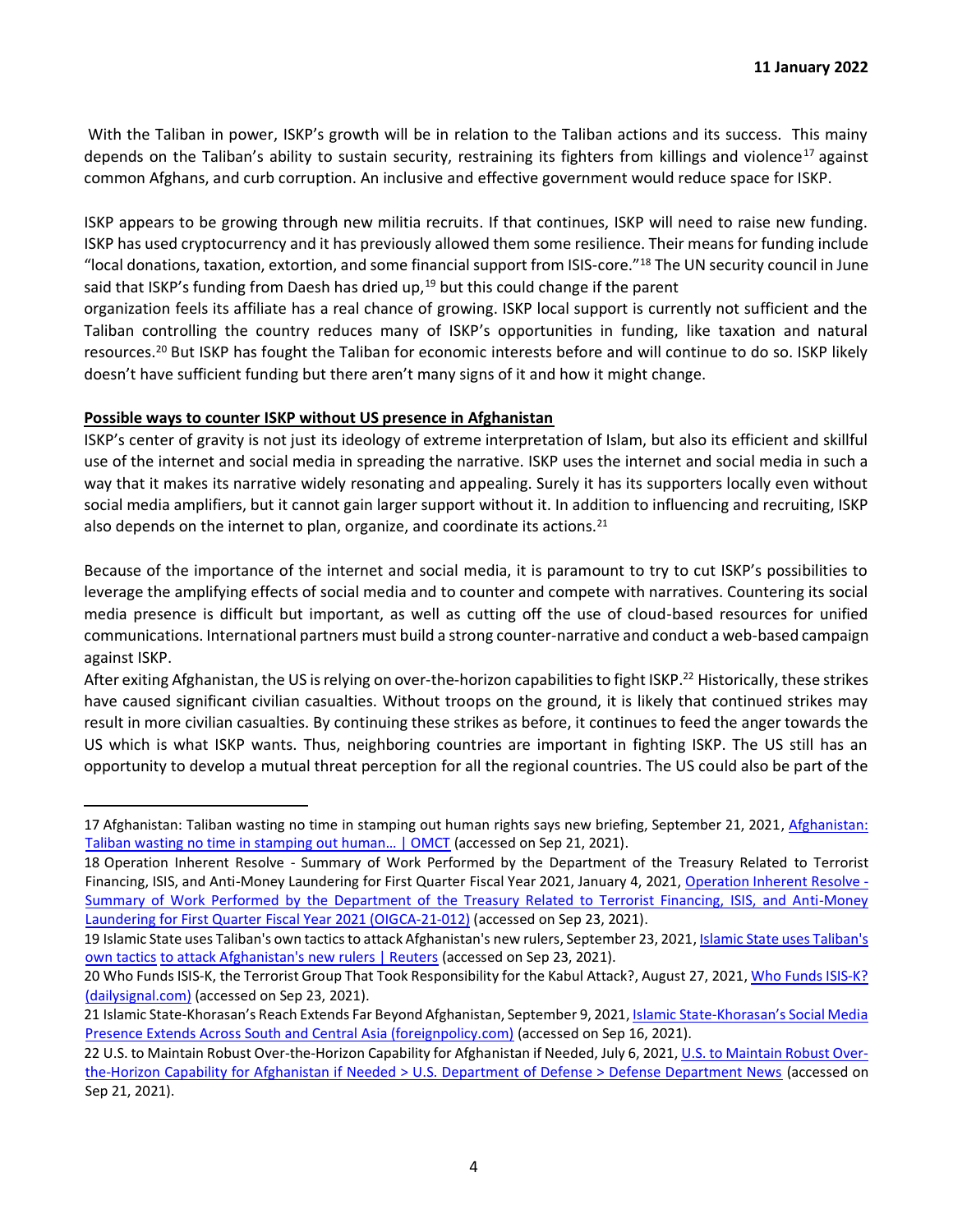regional effort. From individual countries, Pakistan holds an important role as a possible partner in countering ISKP (and al-Qaida as well). Pakistan has good relations with the Taliban and has been an advocate for opening talks with them. With talking relations with the Taliban, and ISKP threatening its borders, Pakistan could be the one to fight ISKP with eyes on the ground and through a deliberate targeting process to reduce civilian casualties.

ISKP lives because of instability, unrest, and violence and that is why it is important to try to find ways to secure peace and provide basic needs for the people. The US should take the role in making an international effort to stabilize Afghanistan by diplomatic means and insulate the country from negative influence. Providing humanitarian aid is important to avoid large-scale humanitarian crisis . That requires working with the Taliban, but it doesn't mean agreeing with them. The Taliban hold the key to stabilizing Afghanistan and fighting ISKP. The Taliban must be held accountable for the promises made and providing aid to the Afghan people.

#### **Key things to monitor**

How ISKP can capitalize the current situation long-term is uncertain. Western partners need to monitor how ISKP's activity and attacks develop, not only against the Taliban, but especially in the broader region and against Westerners and Shias. The evolvement of the fight between the Taliban and ISKP needs to be monitored as it can provide an indication as to whether the Taliban is committed to suppressing the ISKP threat or not. The scale of re-location of the ISIS elements from Syria and Iraq to Afghanistan and actions of Fatemeyoun to create instability in Afghanistan is yet to be seen but is a key item to watch closely.

ISKP funding is most likely insufficient now, but the scale and frequency of the activity might tell a story about the funding. Bigger and smaller signs of funding must be watched. The most visible sign of growth is ISKP's manpower.

Neighboring countries' actions, or lack thereof, in countering ISKP can shed light on ISKP's emergence. However, the most accurate, but most difficult to observe, indicator of ISKP's strategic resurgence into a prominent force, is the Afghan people's attitude towards the group.

## **Conclusion**

ISKP may not hold ground but it is an emerging threat of note and continues to grow in size. It may lack the land, but it still has a notable presence in the information environment which lessens the lack of physical caliphate and manpower and helps with their recruiting. The skillful use of the internet and social media are its strength. While ISKP is drawing militiamen, the sentiment among most of the population seems to be against ISKP – Afghans have lived in a state of war for decades and many of them have welcomed peace although it may be fragile.

To fight ISKP is to support the Afghan people and prevent a large-scale humanitarian crisis. To a degree, we may have to work with the Taliban – as it is de facto the main element in maintaining peace and suppressing ISKP. But to work with them, is not to agree with them on everything, nor to accept all its actions and beliefs.

ISKP thrives and grows from instability, unrest, and violence. Thus, working with Afghanistan, even under Taliban rule, is vitally important even if it means compromising Western beliefs on the ideal peace. Developing a regional threat perspective is important in aligning the efforts in fighting ISKP and developing stability for Afghanistan.

## **Recommendations for the U.S. / USCENTCOM**

• Launch an information campaign against ISKP and build a strong counter-narrative. Eliminate the "Cloud Caliphate" caches.